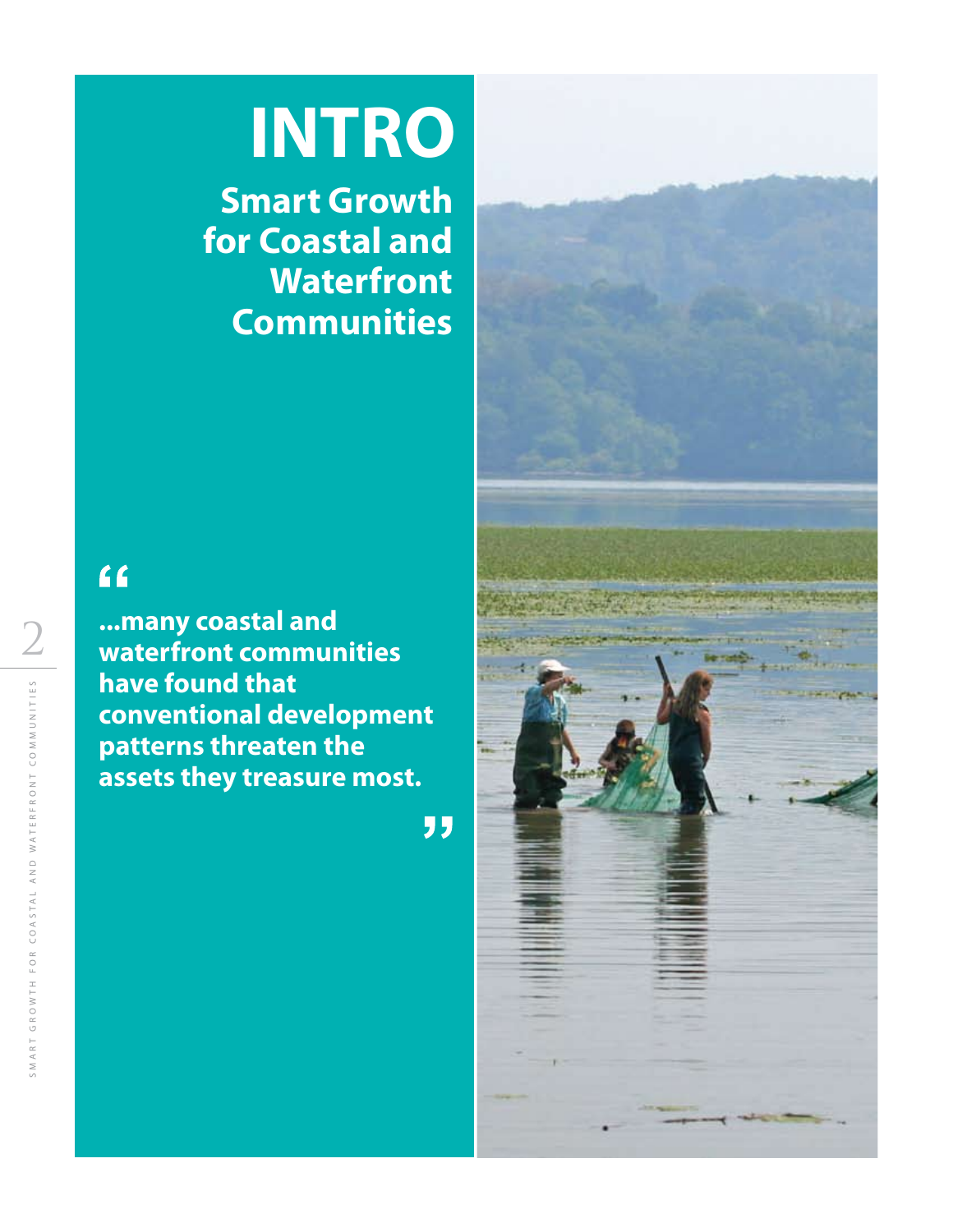

The natural beauty of the water draws people and development to its shores.

Coastal and waterfront communities have a distinctive sense of place created by their history, as well as by their characteristic sights, sounds, and smells. On the coast, the bellow of tugboats and the salty taste of ocean air; along lakes and rivers, the sound of the water and the feel of brisk waterborne winds—all come together to shape our sense of these special places.

The water, beaches, cliffs, rocky shores, and other natural features attract people and spur development. But many coastal and waterfront communities have found that conventional development patterns threaten the assets they treasure most. Smart growth approaches—guided by a set of principles that help communities grow in ways that expand economic opportunity, protect public health and the environment, and enhance places that people care about—can help these communities accommodate development while protecting their traditional sense of place. Some of these approaches also can help communities be more resilient to hazards created by weather and climate, such as drought, sea level rise, and coastal and inland flooding.

Living near the water has historically been, and is expected to remain, desirable. Lake and riverfront properties are typically in demand. Coastal counties, which cover less than 17 percent of the land area in the United States,<sup>1</sup> are home to about 52 percent of the population and are expected to continue to grow.2 The ways in which cities, towns, and neighborhoods along the water handle the development pressures they face will affect their environment, economy, and quality of life for decades to come.

How can smart growth strategies help coastal and waterfront communities manage growth and development while balancing environmental, economic, and quality of life issues? How can communities on the water adapt smart growth strategies to fit their unique character? This publication will help communities answer these questions. It is specifically targeted to anyone who plans, designs, builds, approves, or has an interest in development at the water's edge.

Smart growth is defined by 10 principles. These principles provide a framework for making growth and development decisions that yield better economic, environmental, community, and public health results. Developed in 1996 by the Smart Growth Network, a coalition of national and regional organizations that believe where and how we grow matters, the principles are based on the characteristics and experiences of thriving, diverse, and successful communities. These principles help guide growth and development in communities that have a clear vision for their future and understand the values they want to sustain.

The coastal and waterfront elements presented in this document augment the existing smart growth principles to reflect the specific challenges and opportunities characterizing the waterfront, be it on a coast, a river, or a lake. These elements provide guidance for communities to grow in ways that are compatible with their natural assets, creating great places for residents, visitors, and businesses (see table on page 4).

This guide begins with an overview of some of the challenges and opportunities that communities along the water face. Ten sections follow, one for each of the smart growth coastal and waterfront elements. Each section begins with a description of what smart growth looks like and how it may be applied differently along the water—and then offers examples, tools, and techniques for implementing smart growth approaches. The guide includes regulatory approaches as well as voluntary, incentive-based tools.

Although this document is organized by individual elements, the tools and techniques proposed in each element should be used together to support a comprehensive approach to achieve multiple community goals. The guide closes with a glossary of terms and notes. Additional tools and examples are provided at *http://coastalsmartgrowth.noaa.gov*.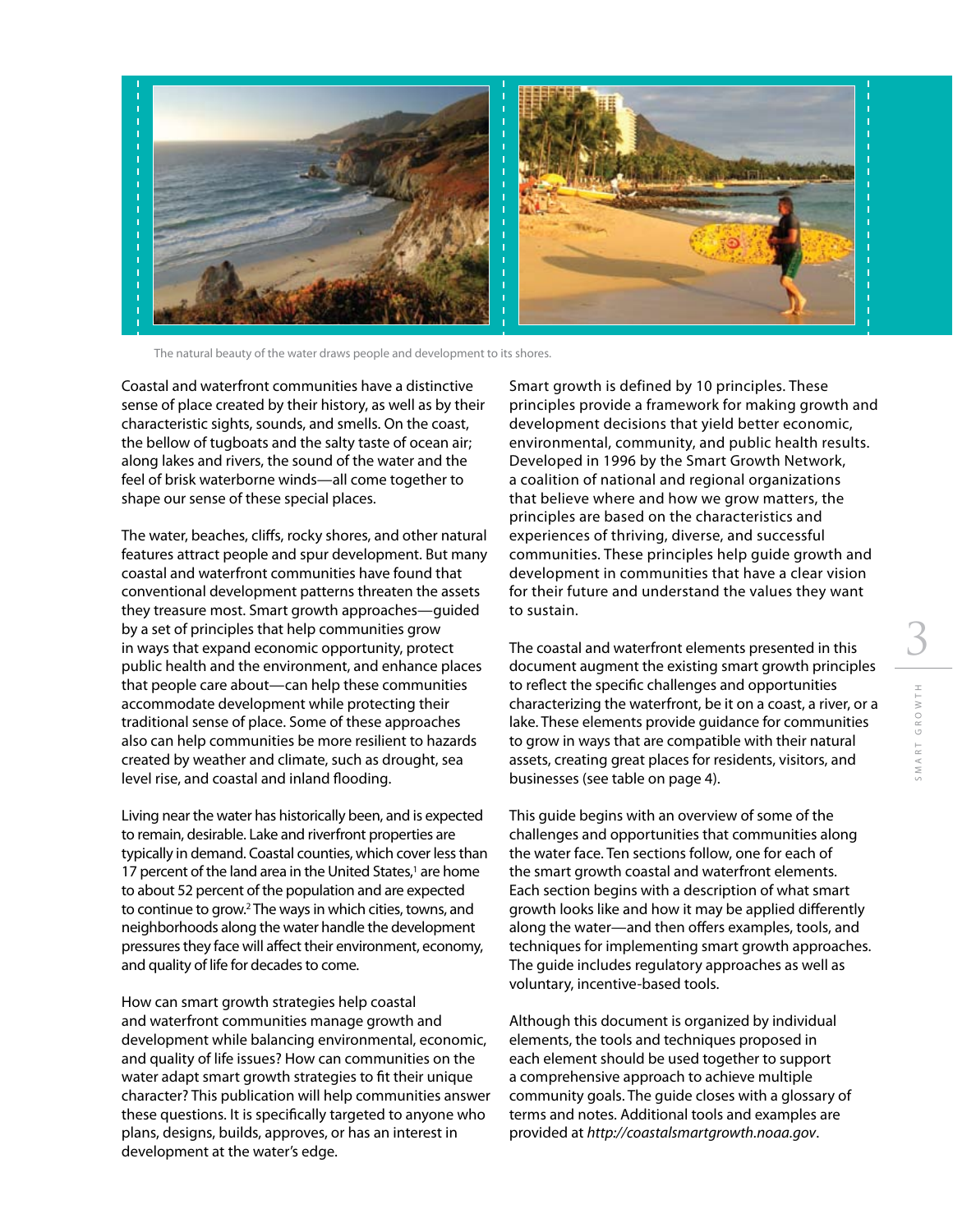| <b>SMART GROWTH PRINCIPLES</b>                                                        | <b>SMART GROWTH COASTAL</b><br><b>AND WATERFRONT ELEMENTS</b>                                                                                                                                |
|---------------------------------------------------------------------------------------|----------------------------------------------------------------------------------------------------------------------------------------------------------------------------------------------|
| 1. Mix land uses                                                                      | 1. Mix land uses, including water-dependent uses                                                                                                                                             |
| 2. Take advantage of compact building design                                          | 2. Take advantage of compact community design that enhances,<br>preserves, and provides access to waterfront resources                                                                       |
| 3. Create a range of housing opportunities and choices                                | 3. Provide a range of housing opportunities and choices to<br>meet the needs of both seasonal and permanent residents                                                                        |
| 4. Create walkable communities                                                        | 4. Create walkable communities with physical and visual access<br>to and along the waterfront for public use                                                                                 |
| 5. Foster distinctive, attractive communities with a strong<br>sense of place         | 5. Foster distinctive, attractive communities with a strong sense<br>of place that capitalizes on the waterfront's heritage                                                                  |
| 6. Preserve open space, farmland, natural beauty, and critical<br>environmental areas | 6. Preserve open space, farmland, natural beauty, and the<br>critical environmental areas that characterize and support<br>coastal and waterfront communities                                |
| 7. Strengthen and direct development toward<br>existing communities                   | 7. Strengthen and direct development toward existing<br>communities and encourage waterfront revitalization                                                                                  |
| 8. Provide a variety of transportation options                                        | 8. Provide a variety of land- and water-based transportation options                                                                                                                         |
| 9. Make development decisions predictable, fair, and<br>cost effective                | 9. Make development decisions predictable, fair, and cost<br>effective through consistent policies and coordinated<br>permitting processes                                                   |
| 10. Encourage community and stakeholder collaboration<br>in development decisions     | 10. Encourage community and stakeholder collaboration in<br>development decisions, ensuring that public interests in and<br>rights of access to the waterfront and coastal waters are upheld |

#### **Coastal and Waterfront Challenges and Opportunities**

*Bounded by water, coastal and waterfront communities are challenged to make the best use of limited land while protecting critical natural resources from the potentially damaging effects of growth. These communities must consider a common set of overarching issues when managing growth and development.*

#### *Resilience to Natural Hazards and Climate Change*

Coastal and waterfront communities must be ready to respond to and rebound from hazards created by weather and climate. The uncertainty about exactly how the climate will change should not stop communities from acting to protect property and lives. Although much of the attention on climate change focuses on sea-level rise and coastal storm intensity, other potential effects may also affect inland river and lakefront communities, such as changing water levels and more extreme precipitation patterns that could lead to increased flooding and drought. 3

Planning with smart growth principles can help communities make efficient investments in buildings and other infrastructure, protect and restore critical environmental areas, and protect public health. In applying these principles to any development project, communities need to explicitly consider natural hazards, including the potential impact of climate change. Resilience to natural hazards, such as storms and storm surges, sea-level rise, and shoreline erosion, is inextricably linked to the siting and design of development, as well as to the built and green infrastructure that supports it.<sup>4</sup>

SMART GROWTH FOR COASTAL AND WATERFRONT COMMUNITIES

SMART GROWTH FOR COASTAL AND WATERFRONT COMMUNITIES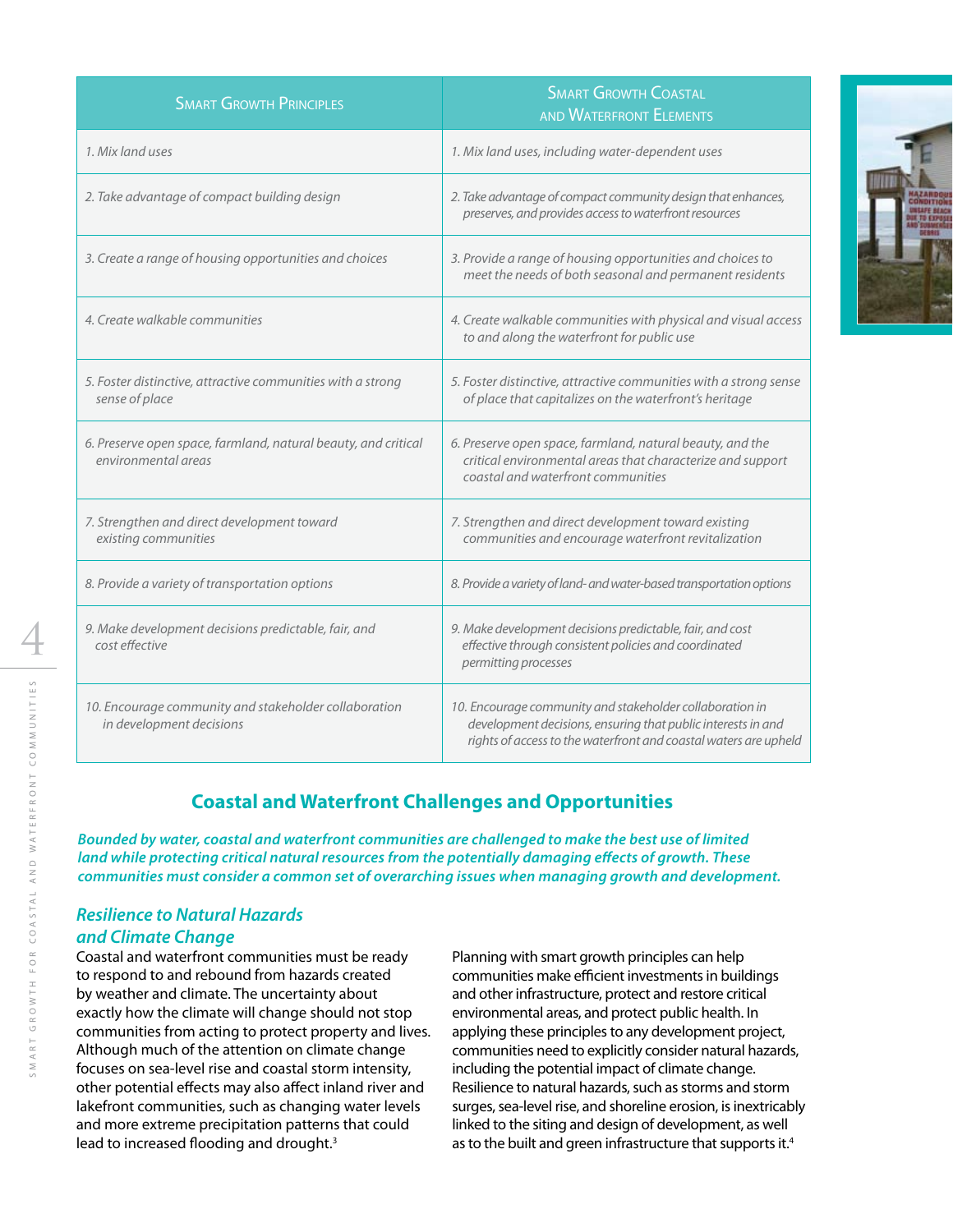#### **INTRODUCTION**



Coastal and waterfront communities face unique challenges, including how to protect development from shoreline erosion, how to successfully manage cumulative impacts from development, and how to best balance competing uses of the water and the waterfront.

Well-planned and well-maintained natural systems can help protect communities in many ways. For example, natural floodplains can act as protective buffers that absorb floodwater, reducing the speed and amount of flooding, controlling erosion, protecting drinking water supplies and water quality, and insulating buildings and roads from damage.

#### *Vulnerability to the Combined Effects of Development*

The natural environment that draws residents and visitors and defines the economy and character of these communities is vulnerable to both site-specific development impacts and the cumulative and secondary effects of development decisions. For example, the erection of a new dock or pier may have a small natural resource impact on a large estuary, but if adjacent channels are deepened to access the new pier, demand for more docks in nearby areas may increase and cause more extensive natural resource impacts (a cumulative impact). Boat and shipping traffic may also rise over time, causing congestion and additional pollution (a secondary effect). Residential development and road building in upland portions of coastal watersheds can also cause cumulative and secondary coastal impacts, such as reduced freshwater inflow to coastal areas, degraded estuarine water quality, and increased air pollution from increased traffic. The impacts of any single development project may be minor, but when combined with all other development impacts to a watershed over time, they can threaten fragile coastal and waterfront resources and the quality of life. Policies governing growth and development along the water must be sensitive to these unique vulnerabilities and protect the community's valuable natural assets.

#### *Competing Uses*

A growing population creates a greater demand for land for housing, placing pressure on coastal and

waterfront industries, recreation, and public access to the water. Non-water-dependent uses, such as residential waterfront development, can compete with water-dependent uses like commercial and recreational fishing and port commerce. Waterfront and coastal communities must find ways to balance these uses along the water's edge.

#### *Public Trust Doctrine*

Communities must consider the public's right of access to the water when making development decisions. The public trust doctrine establishes that all navigable and historically navigable waters, including the lands beneath and resources within, are held in trust by the state for the public's benefit and use. The doctrine protects a range of uses, including commerce, navigation, and fishing. This doctrine is a key factor affecting coastal and waterfront development and must be considered in all land use decisions involving the waterfront.

#### *State and Federal Framework*

This guide focuses on local solutions, but those solutions must be crafted in accordance with the state and federal regulations governing development along the water. Regulatory issues along the water are complex, with laws and regulations beyond the environmental, land use, and transportation rules for inland development. The Coastal Zone Management Act, the Clean Water Act, the Rivers and Harbors Act, and other laws give broad planning and regulatory authority to federal and state agencies. In addition, a variety of federal agencies have regulatory authority over floodplain management, wetland protection, and disaster recovery. Given this complicated web of regulations, coastal and waterfront communities must coordinate with many agencies and make development decisions in a process that is clear and predictable.